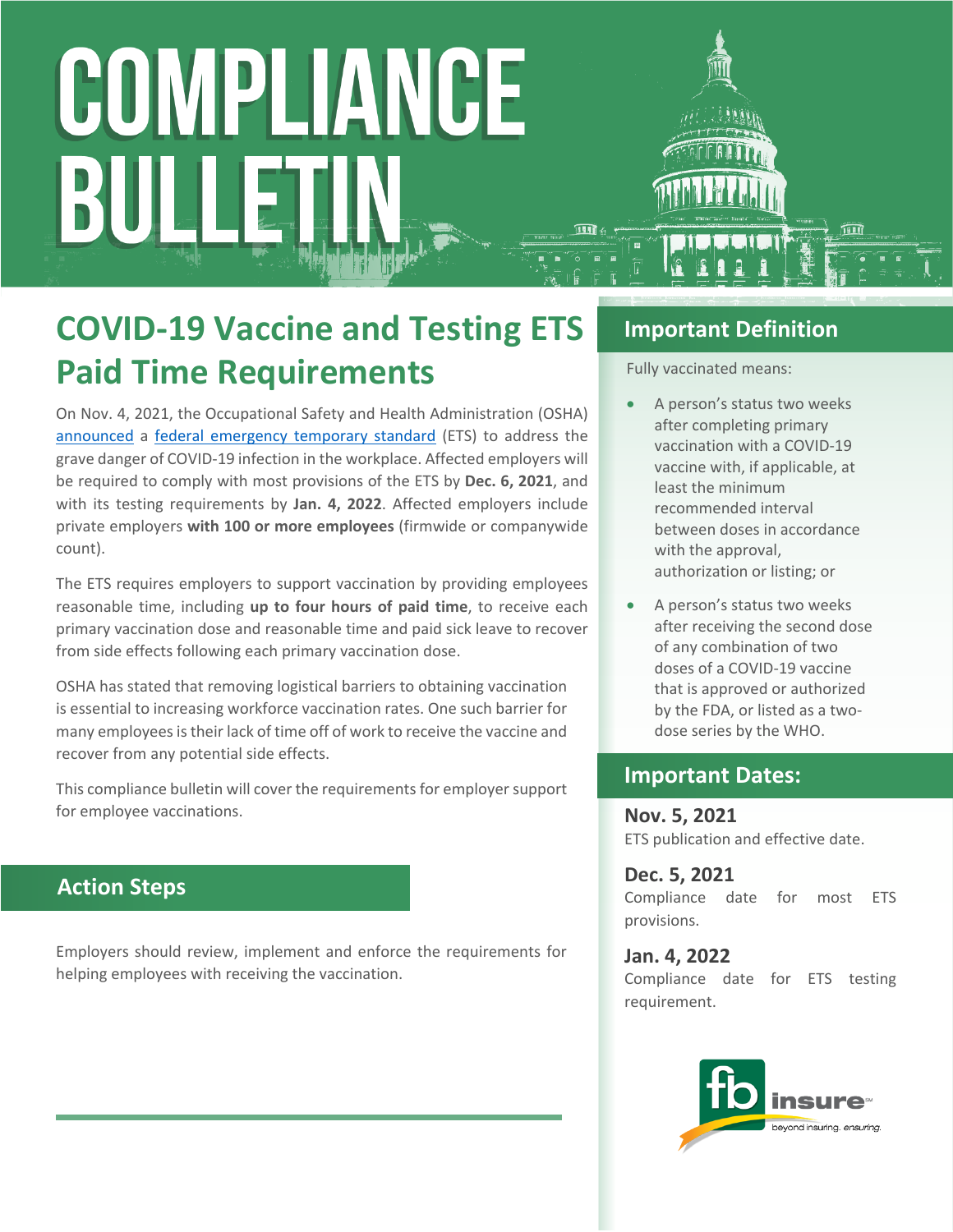### **COMPLIANCE BULLETIN**



#### **Support for Employee Vaccinations Overview**

OSHA has indicated that employee concerns about missing work to obtain and recover from a COVID-19 vaccination dose are well-documented. This reflects the fact that many workers do not have access to paid time off to receive the vaccination or recover from side effects.

**E FALLID LIDE** 

To address this barrier to vaccination, the ETS requires employers to support COVID-19 vaccination by providing each employee with reasonable time, **including up to four hours of paid time,** to receive each primary vaccination dose. Employers are also required to provide reasonable time and paid sick leave to recover from side effects experienced following any primary vaccination dose. Providing this time is essential for all unvaccinated employees who are covered by this ETS to ensure that they can receive primary vaccination dose(s) and recover from side effects without sacrificing pay or their jobs.

In workplaces where employers implement a mandatory vaccination policy, the requirements ensure that employees are able to comply with the mandatory vaccination policy without concern about missing work to do so. In workplaces where the employer opts out of implementing a mandatory vaccination policy and instead implements the policy where employees can choose vaccination or weekly testing and face coverings, employees are encouraged to choose vaccination. Employers must ensure that employees who choose to obtain a vaccination, rather than be regularly tested for COVID-19 and wear a face covering in most situations when they work near others, are not penalized for making that choice.

#### **Reasonable Time Offered**

Employers are required to support COVID-19 vaccination for each employee by providing reasonable time to each employee during work hours for each of their primary vaccination dose(s), including up to four hours of paid time at the employee's regular rate of pay, for the purposes of vaccination. Reasonable time may include, but is not limited to:

- Time spent during work hours related to the vaccination appointment(s), such as registering, completing required paperwork, all time spent at the vaccination site (e.g., receiving the vaccination dose, post-vaccination monitoring by the vaccine provider), and
- Time spent traveling to and from the location for vaccination including travel to an off-site location (e.g., a pharmacy); or
- Situations in which an employee working remotely (e.g., telework) or in an alternate location must travel to the workplace to receive the vaccine).

However, employers are not obligated by this ETS to reimburse employees for transportation costs (e.g., gas money, train/bus fare, etc.) incurred to receive the vaccination. This could include the costs of travel to an off-site vaccination location (e.g., a pharmacy) or travel from an alternate work location (e.g., telework) to the workplace to receive a vaccination dose. Since employers are required to provide reasonable time for vaccination during work hours, if an employee chooses to receive a primary vaccination dose outside of work hours, employers are not required to grant paid time to the employee for the time spent receiving the vaccine during nonwork hours. However, even if employees receive a primary vaccination dose outside of work hours, employers must still afford them reasonable time and paid sick leave to recover from side effects that they experience during scheduled work time.

An employer may make other efforts to facilitate vaccination of its employees by hosting a vaccine clinic at the workplace (e.g., mobile trailer) or partnering with another entity, such as a pharmacy or health care provider, so

This Compliance Bulletin is not intended to be exhaustive nor should any discussion or opinions be construed as legal advice. Readers should contact legal counsel for legal advice. Design ©2021 Zywave, Inc. All rights reserved.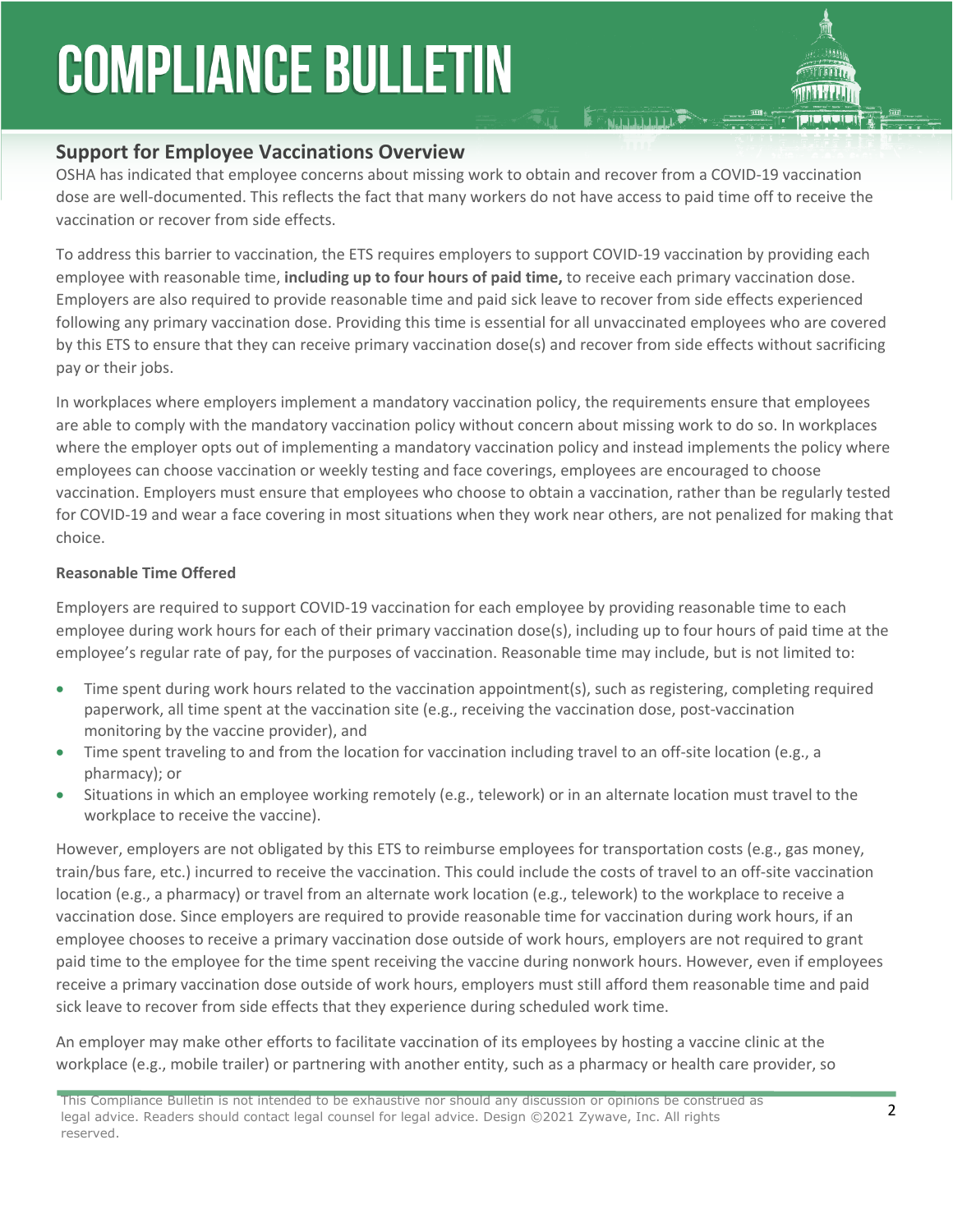## **COMPLIANCE BULLETIN**

employees can be vaccinated at the workplace or an off-site location. If an employer chooses to make the vaccine available to its employees, it must support full vaccination (i.e., provide all doses in a primary vaccination, as applicable) and assure the availability of reasonable time and paid time to each employee to receive the full primary vaccination and reasonable time and paid sick leave to recover from side effects they may experience. Any additional costs incurred by the employer to bring vaccination on-site would be covered by the employer, though such an approach would likely reduce the amount of paid time needed for vaccine administration (but not side effects) because of reduced employee travel time.

#### **Paid Time for Vaccination**

The ETS specifies that the amount of paid time an employer is required to provide each employee to receive each primary vaccination dose is capped at four hours. OSHA states it has determined that four hours would provide reasonable time for most employees to get each vaccination dose. Providing four hours of paid time to receive each primary vaccination dose is consistent with OSHA's presumption of the amount of time needed to receive a vaccination dose in the June 2021 health care ETS and with the U.S. Office of Personnel Management's guidance to federal government agencies on the use of the emergency paid leave created for federal employees in the American Rescue Plan Act of 2021 (ARPA). The ARPA encouraged agencies to offer up to four hours of administrative leave per dose to cover time spent getting a vaccine dose, plus additional time if reasonably necessary, instead of having employees use emergency paid leave. OSHA states it expects that most employees will need less than four hours to receive a vaccination dose.

The maximum of four hours of paid time that employers must provide for the administration of each primary vaccination dose cannot be offset by any other leave that the employee has accrued, such as sick leave or vacation leave. OSHA states it is concerned that employees forced to use their sick leave or vacation leave for vaccination would have a disincentive to gaining the health protection of vaccination. Employers must pay employees for up to four hours of time at the employee's regular rate of pay. This may be achieved by paying for the time to be vaccinated as work hours for up to four hours. Requiring employers to pay for vaccine administration is consistent with OSHA's normal approach of requiring employers to bear the costs of compliance with safety and health standards.

Employees may need much less than four hours to receive a primary vaccination dose, for example, if vaccinations are offered on-site. However, in some circumstances, an employee may need more than four hours to receive a primary vaccination dose, in which case the additional time, as long as it is reasonable, would be considered unpaid but protected leave. The employer cannot terminate the employee if they use a reasonable amount of time to receive their primary vaccination doses. The employee may use other leave time they have available (e.g., sick leave or vacation time) to cover the additional time needed to receive a vaccination dose that would otherwise be unpaid.

#### **Paid Sick Leave**

This ETS requires employers to support COVID-19 vaccination for each employee by providing reasonable time and paid sick leave to recover from side effects experienced following any primary vaccination dose to each employee for each dose. The paid sick leave can be in the form of an employee's accrued sick leave, if available. If the employee does not have available sick leave, leave must be provided for this purpose.

If an employee already has accrued paid sick leave, an employer may require the employee to use that paid sick leave when recovering from side effects experienced following a primary vaccination dose. Additionally, if an employer does not specify between different types of leave (i.e., employees are granted only one type of leave), the employer may require